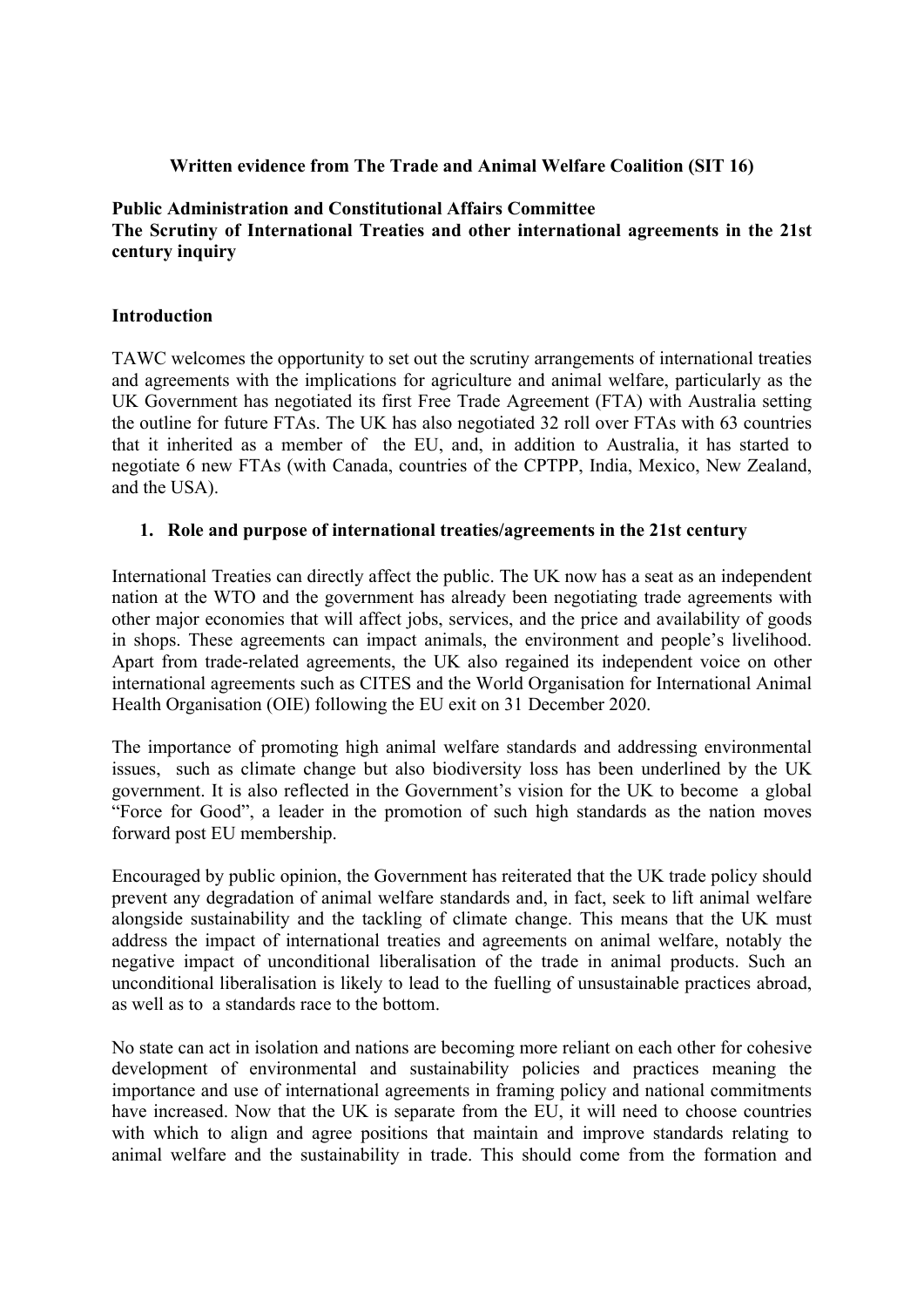agreement of UK trade policy and will be vitally important in meeting the objectives set by an elected Government on behalf of its citizens.

# **2. Constitutional relationships**

- **Where should the balance lie between Parliament and Government in developing, agreeing and implementing international treaties?**
- **To what extent is there a tension between the sovereignty of Parliament and the ability of the Government to sign treaties that require or constrain future legislative changes, and what can be done to resolve any such tension?**
- **What role should devolved governments and legislatures, Crown Dependencies and Overseas Territories have in relation to international treaties and arrangements**

The UK Government defines UK trade policy and the Department for International Trade (DiT) is responsible for negotiating the trade agreements. These agreements are then agreed by the UK Government. This places a huge responsibility and significant power into one department (DiT) while these agreements have an impact on many other high priority policy areas. One could argue that it would be more effective to involve other significantly impacted departments in the negotiations, such as DEFRA.

Once the Government has approved the agreement, it is sent to Parliament, which can have a debate on the text. Yet, the Parliament has no right to veto the future agreement. This procedure means that no space is left for debates around the far-reaching implications such deals can have. In many other countries, Free Trade Agreements (FTAs) are both debated and then voted upon, which helps increase the public acceptance of such texts. This is the case in the US and also in the EU, where at least the consent of the European Parliament is required.

A role should be granted to Parliament before negotiations, so that it enables MPs to state their position and provide some level of safeguard on sensitive areas at those early stages. For example, the Common's approval was sought on the negotiating mandate for the Maastricht Treaty before going into negotiations and in the U.S, Congress has legal rights to see objectives prior to negotiations and votes on those objectives which is also the case for the European Parliament. More broadly, ahead of any negotiations, the Government should involve the Parliament in setting the agenda and agreeing its general trade policy, clearly outlining the UK's objectives and priorities which will be at the forefront of negotiations and any international agreements. In this process, there should also be consultations with key stakeholders and with the general public.

In the U.S. congress they also get a vote post negotiation. Again enabling this within the UK system would ensure transparency and a role for Parliament along the entire negotiations. Importantly, it will be possible to foresee whether signing an international agreement will imply a legislative change, and to assess whether this is the path Parliament wants to take. The current lack of significant role of Parliament in the ratification of trade deals conflicts with the position that parliament scrutinises and decides the level of animal welfare standards they wish to impose on their country, as it does not give them the same opportunity to ensure those standards are reflected within trade agreements.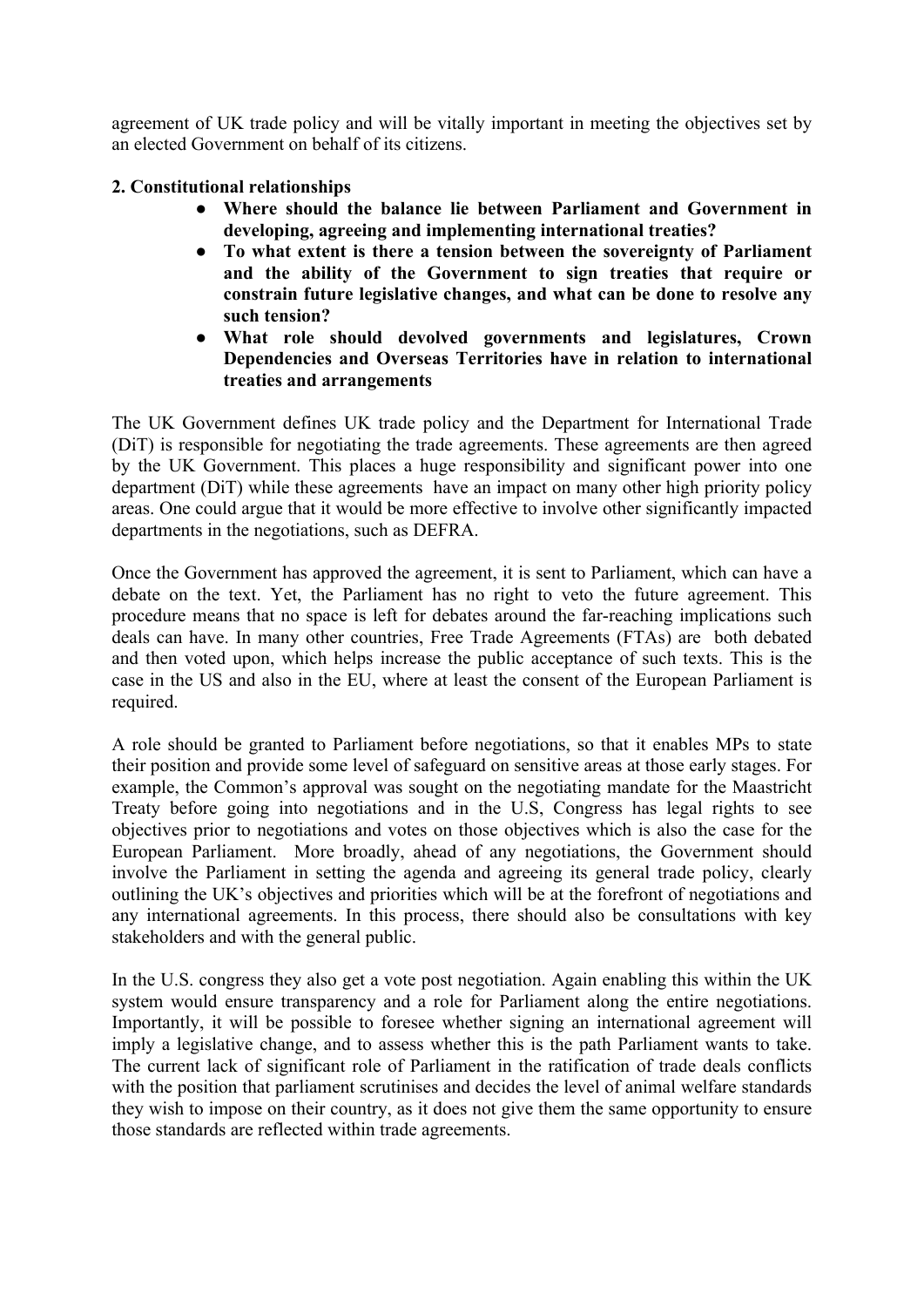The devolved Governments set their own animal welfare standards and this can create a significant tension as they have no formal influence over the negotiation of trade deals. The internal trade in agri-food products is not devolved, but subject to the Internal Market Act 2020 meaning that governments in Scotland and Wales have very limited powers to stop the internal trade in a product from another GB country, or even to discriminate against the import of products by labelling these. The options for the Welsh or Scottish Governments to not allow the sale of imported products - the volume of which can significantly increase once an FTA is concluded- or even provide consumer information on these products, are almost non-existent.

To provide a concrete example, the UK has offered Australia a trade deal granting significant trade preferences to Australian beef and sheep meat, and the devolved Parliaments have not had any sight of negotiation texts. They were therefore unable to assess whether such an offer could have a significant impact on their market, and possibly undercut Welsh or Scottish producers who produce beef to standards agreed by their Governments, or on their consumers. If Welsh and Scottish governments were to progress on animal welfare, and impose such standards to imports, they would face the challenge that such lower welfare imports could still enter through England. It is thus important for the Government to involve the devolved administrations from the start and allow them to debate the outline objectives at the start of each negotiation and put forward any concerns formally as well as enabling a formal consideration of the results of negotiations so that their decisions on devolved matters relating to impacted sectors can be informed. Additionally their views can be taken into account by Parliament if a vote was enabled on the final agreement.

## **Effectiveness of current scrutiny mechanisms**

- **Does Part 2 of the Constitutional Reform and Governance Act 2010 (CRAG) enable effective parliamentary scrutiny of international treaties and other agreements?**
- **How effectively are constitutional conventions, such as remaining aspects of the Ponsonby rule on making time for treaty debates, and informing Parliament of non-treaty international agreements, operating alongside CRAG? Do these conventions need to be formalised?**
- **Should scrutiny of treaty making be more integrated with scrutiny of corresponding implementing legislation?**
- **How effectively is the implementation of international treaties, including the decisions of new decision-making bodies, being scrutinised?**

The Constitutional Reform and Governance Act 2010 (CRAG)<sup>1</sup> lays down the process for Parliament when a FTA has been agreed but crucially does not give it a ratification veto. This means Parliament has no oversight of the negotiations or a real role in ratifying any FTAs and the Government can publish its negotiating mandate with no specificity on crucial issues like tariff reductions. The Trade Act 2021<sup>2</sup> sets out that the Government will have to deliver a report as to how the new FTA does not undermine animal welfare standards before it is debated in Parliament, but there is no obligation for such a debate. In the USA and the EU, there is a ratification process involving at least the European Parliament, and in case the treaty covers competencies shared between the EU and the Member States, relevant national parliaments as well. The EU's ratification process of FTAs allows for more scrutiny and

<sup>1</sup> [Constitutional](https://www.legislation.gov.uk/ukpga/2010/25/contents) [Reform](https://www.legislation.gov.uk/ukpga/2010/25/contents) [and](https://www.legislation.gov.uk/ukpga/2010/25/contents) [Governance](https://www.legislation.gov.uk/ukpga/2010/25/contents) [Act](https://www.legislation.gov.uk/ukpga/2010/25/contents) [2010](https://www.legislation.gov.uk/ukpga/2010/25/contents)

<sup>&</sup>lt;sup>2</sup> [Trade](https://www.legislation.gov.uk/ukpga/2021/10/contents/enacted) [Act](https://www.legislation.gov.uk/ukpga/2021/10/contents/enacted) [2021](https://www.legislation.gov.uk/ukpga/2021/10/contents/enacted)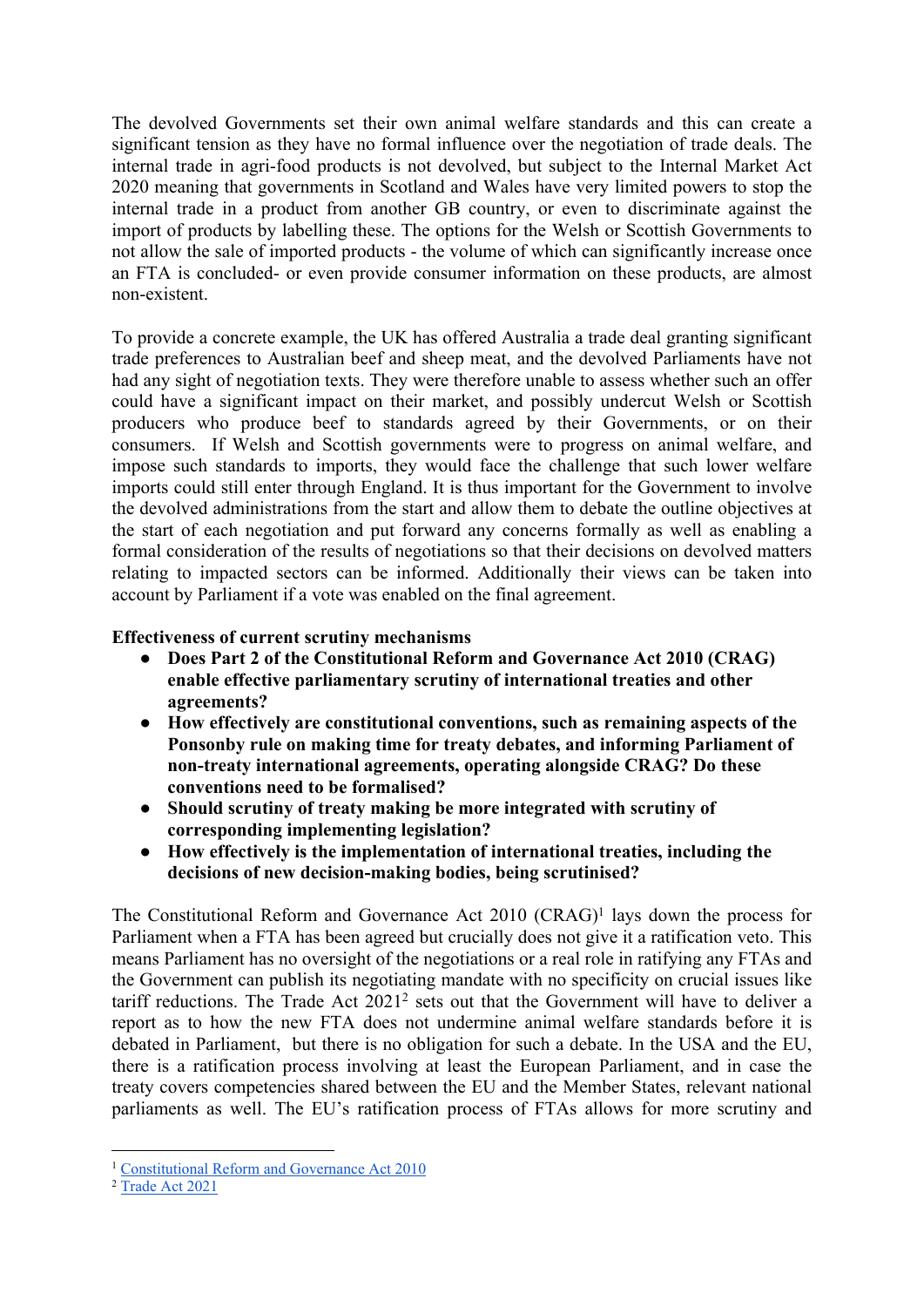more transparency than is the case now the UK is no longer a member. As we have seen via the Australia deal, the UK does not have to seek any ratification of an FTA with Parliament.

Parliament's role is defined by the Ponsonby rule enshrined in the CRAG which gives Parliament a weak form of sign off at the end of the process. This does not allow for effective input or to use the broad skills in both the House of Commons and House of Lords to get the best outcomes. Parliamentary select committees including the Lords Constitution Committee, the Joint Committee on Human Rights, and the Commons International Trade Committee, have recently opined on how Parliament should carry out the crucial function of scrutiny, and all agree that major changes are needed to improve Parliament's 'inadequate' system of treaty scrutiny. Additionally It has been observed that the lack of formal parliamentary involvement in treaty-making distinguishes the British Parliament from most other national legislatures which is disappointing considering the thrust of Brexit was around taking back control and ensuring a more transparent form of democracy and clarity over the UK's role on the international stage.

The UK needs to ensure a formal mechanism that performs thorough Parliamentary scrutiny on international treaties whether it is within the existing Select Committees or a new body. It is also important that this enables engagement with industry, NGOs and devolved nations. Alongside, this and in relation to agreements which impact agriculture and animal welfare, the Government has committed to the Trade & Agricultural Commission being a permanent entity and it is vital that this is in place and empowered to provide a level of expert scrutiny into any agreements before sign off, however FTAs have been agreed without the TAC operating.

The key benefit of a form of scrutiny involving Parliament means that wider policy work can be interwoven into agreements that are then able to remain relevant long-term and not act as a barrier to progress. It will also improve the level of public support for trade agreements.

#### **Role of the House of Commons**

- **What role should Parliament, and the House of Commons in particular, have at different stages of the treaty making and implementation process?**
- **What role should Parliament, and the House of Commons in particular, have in relation to different types of treaties, and on what basis?**
- **Given that international agreements affect people's lives, how can the House of Commons increase the democratic accountability of international agreements?**

As aforementioned, the House of Commons should see the outline objectives ahead of the start of the negotiation process and vote on the general objectives. Ahead of this the Government should ensure draft mandates for negotiations are made public within Parliament and are discussed and agreed within the Parliament entities like Select Committees which hold the right framework for scrutiny allowing for feedback from stakeholders. This feedback process via consultation and inquiries increases the democratic accountability of international agreements. Understanding some parts will need to be kept confidential, during negotiations, the Government should provide general updates to the UK Parliament on a regular basis. They should organise update sessions with civil society too. Once the agreement is concluded, the Commons should then have a debate and a vote on the outcomes so that the ratification process includes parliamentary consent. Currently the Lords Trade Committee can request a vote on a draft agreement but this seems incongruous with the fact the Commons committee cannot do this when it directly represents the electorate. The House of Commons therefore needs to have the leading role in scrutiny and agreeing the outline of